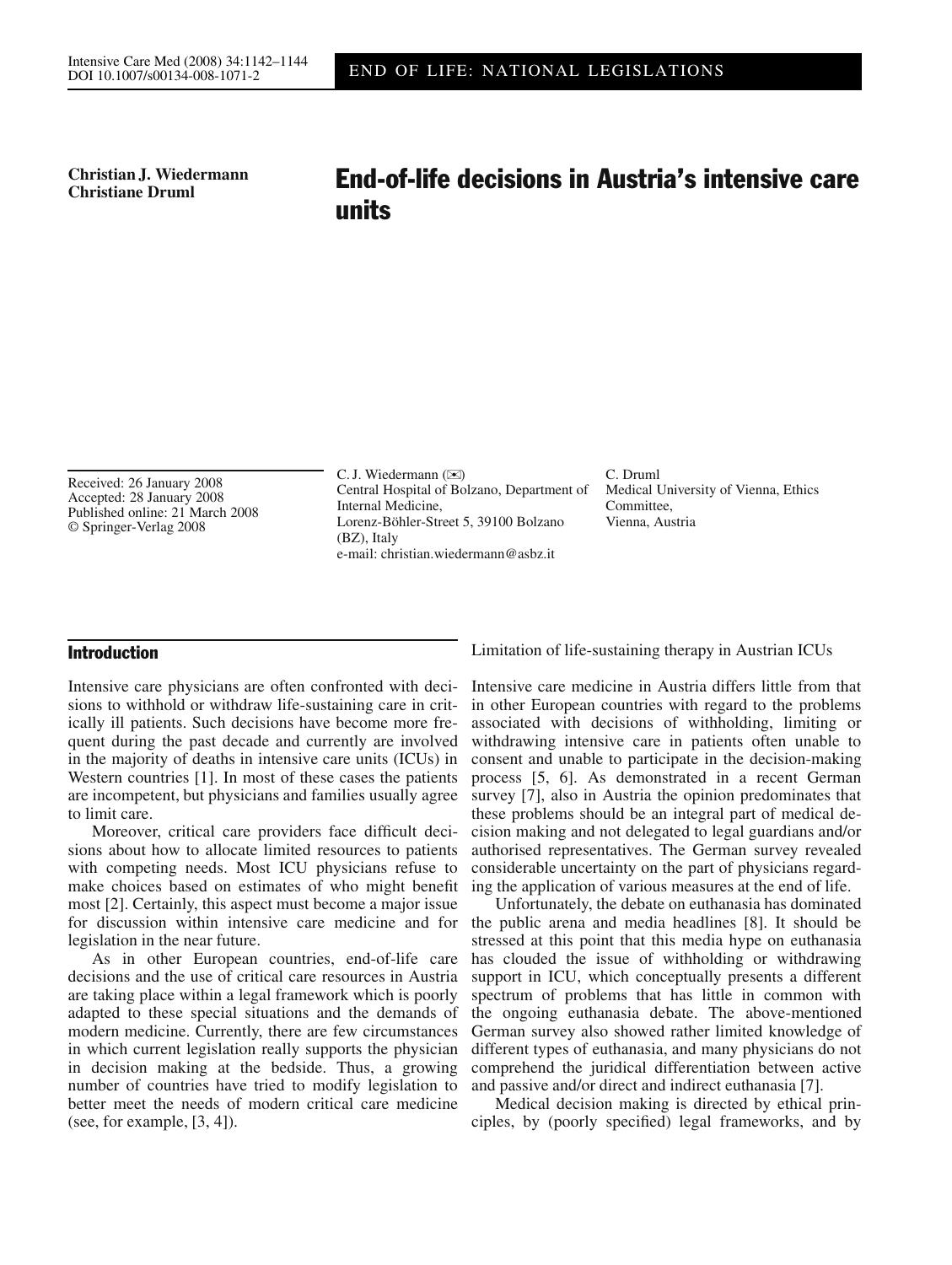guidelines and recommendations from professional bodies [9, 10]. Professional statements and recommendations should be comprehensive, unambiguous and compatible with the law [11]. As in most European countries there is no formal legislation in Austria governing end-of-life care. Thus, this perspective on end-of-life decisions in Austria must present an amalgam of law, various statutes, professional statements and everyday medical experience and practice.

#### Legal aspects

Under current Austrian law the ultimate authority for medical care of the incompetent adult rests with the treating physicians rather than the next-of-kin, and this is at variance with the situation in other countries such as the USA. Presence of an "indication for treatment" creates the basis for the physician's obligation to treat, and vice versa, absence of an indication the obligation to withhold or withdraw treatment [14]. Consequently it is not only the patient's refusal that prevents treatment but also medical futility. This legal foundation forms a broad and actually rather liberal but ill-defined basis for end-of-life decision making. As patients in intensive care are often unable to consent, consent to treatment must be given by a legal representative (for a child) or a power of attorney (for an adult) except under certain circumstances defined by urgency and necessity of treatment (Austrian Penal Law § 110). Frequently, a formal power of attorney is not involved under the assumption by physicians of "presumed patient will".

In May 2006, Austria's parliament passed an advance health care directive law that covers specific directives on treatment decisions to be taken by caregivers, in particular with regard to preventing treatment modalities in the event that the principal is unable to give informed consent due to incapacity [15]. This advance health care directive is legally binding when it fulfils the law's formal requirements but also must be respected when not fully fitting legal criteria. In this case it contributes to recognition of the patient's will, which the treating physician aims to respect. Moreover, the new law does not imply that in the absence of such a formal advance directive the "presumed patient will" is not to be followed.

Any type of active euthanasia, as well as assisted suicide, is forbidden in Austria. About 10 years ago, Austrian lawmakers decided not only to prohibit euthanasia but – in contrast to Germany and Switzerland – explicitly also not to allow assisted suicide under any circumstances. The arguments included fundamental concerns about the value of life "per se", the fear of misapplication and of abuse, and finally, about the lack of "freedom of decision" of the patient in such situations. In addition, Austrian citizens are prohibited to assist suicide outside of Austria in countries where it is allowed under certain conditions.

1143

Nevertheless, very recently, the trial of an Austrian citizen accused of assisting his wife's suicide ended without a conviction. The 56-year-old man had travelled in 2003 with his wife, who was terminally ill, to Switzerland, where euthanasia is allowed under certain circumstances. The man could have faced up to 5 years in prison if convicted but was found not guilty at his trial in Klagenfurt, Austria, in October 2007 (http://oe1.orf.at/inforadio/82041.html?filter=1; accessed 12 October 2007). The court's conclusion, which was appealed by the state prosecutor, was substantiated by the assumption of an exculpating act of necessity (Austrian Panel Law, § 10). After the trial, the vice-president of the Austrian Association of Judges criticised Austrian lawmakers for not having updated the political and legal position on active and passive euthanasia (http://kaernten.orf.at/stories/227900/, accessed 12 October 2007). Given the lack of explicit legislation, so he claimed, judges have the burden of deciding each individual case, and their decisions may even contradict existing law, as happened in the case of assisted suicide presented here.

The case certainly is not applicable to the ICU situation but might signify a change in the public discussion and a softening of a rather strict legal position with a more secularised point of view.

Optimisation of professional care, of palliative measures for mental conditions, depression and pain were proposed by Austrian lawmakers as alternative to any type of euthanasia, and the development of palliative medicine has received more attention and funding recently.

### Consensus recommendations on therapy limitation and therapy discontinuation in ICUs

Decisions regarding intensive medical care should be based on the fundamental ethical principles of respect for the autonomy and dignity of the patient and of fostering the well-being of the patient, while avoiding harm as the highest priority, with fair use of available means and resources, a principle which will receive much attention in the near future [14]. These decisions are and must be intrinsically medical decisions that have to be made in a responsible manner and cannot be delegated to others. Recognition of the finiteness of life and the limitations of medical interventions is indispensable in intensive care medicine that is oriented towards human beings [15]. On this basis, the Austrian Associations of Intensive Care Medicine have published their joint national consensus recommendations with the goals, among others, of (1) addressing the problem of therapy limitation and discontinuation; (2) describing the conditions under which a decision of this nature can be made; (3) describing the circumstances that can lead to a decision of this kind; (4) providing helpful arguments during conversations with